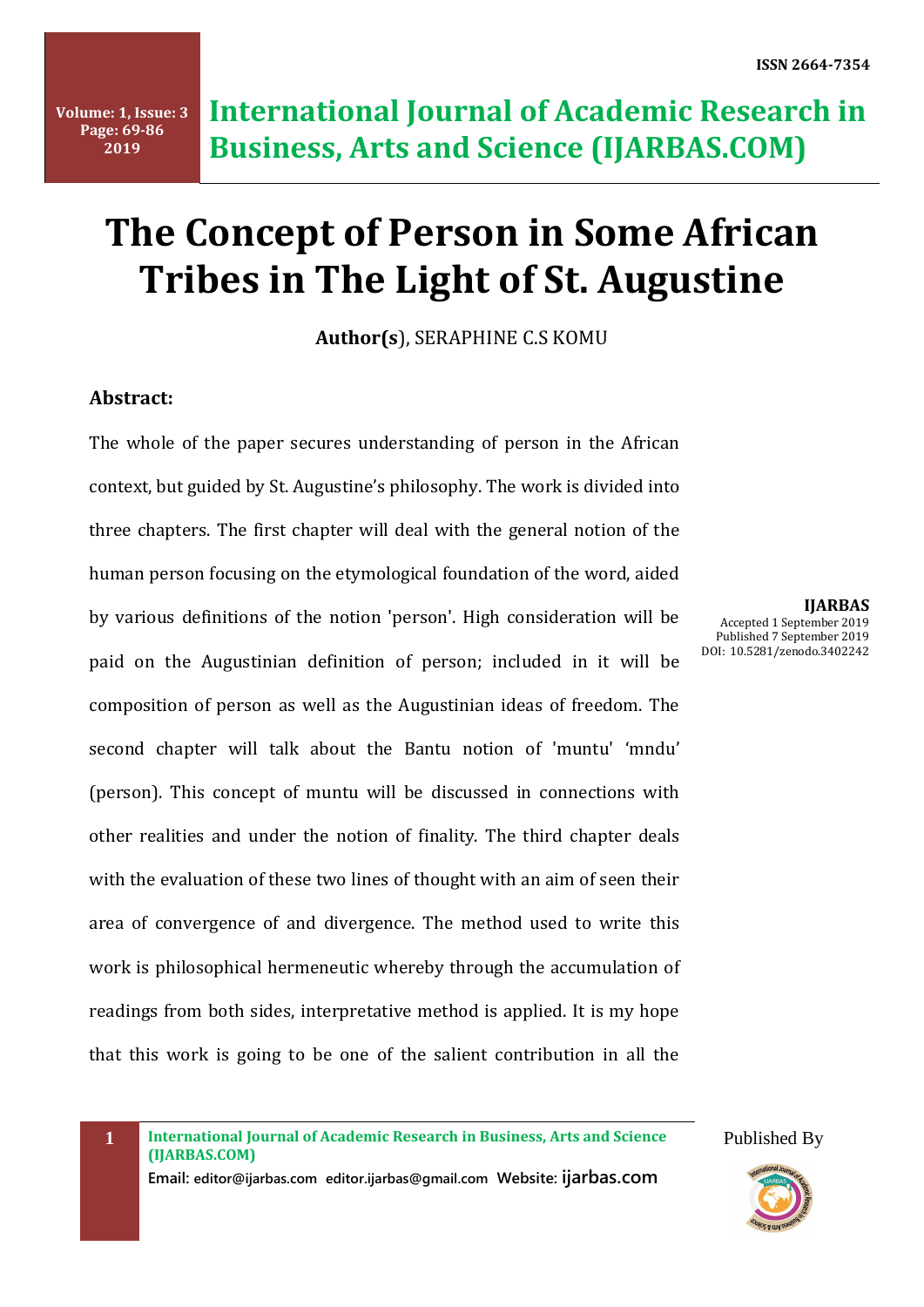attempts to nourish and expound the Bantu notion of person in view of fostering the peoples understanding of the dignity and value of human person.

**Keywords**: Person, Personality, Muntu, Bantu, Mndu, Freedom/Free will, Body and Soul,



**Author(s), DEPARTMENT OF PHILOSOPHY AND RELIGIOUS STUDIES ST. AUGUSTINE UNIVERSITY OF TANZANIA (Corresponding Author**) Email: [seraphinekomu@gmail.com](mailto:seraphinekomu@gmail.com) , [seraphinekomu@yahoo.com](mailto:seraphinekomu@yahoo.com)

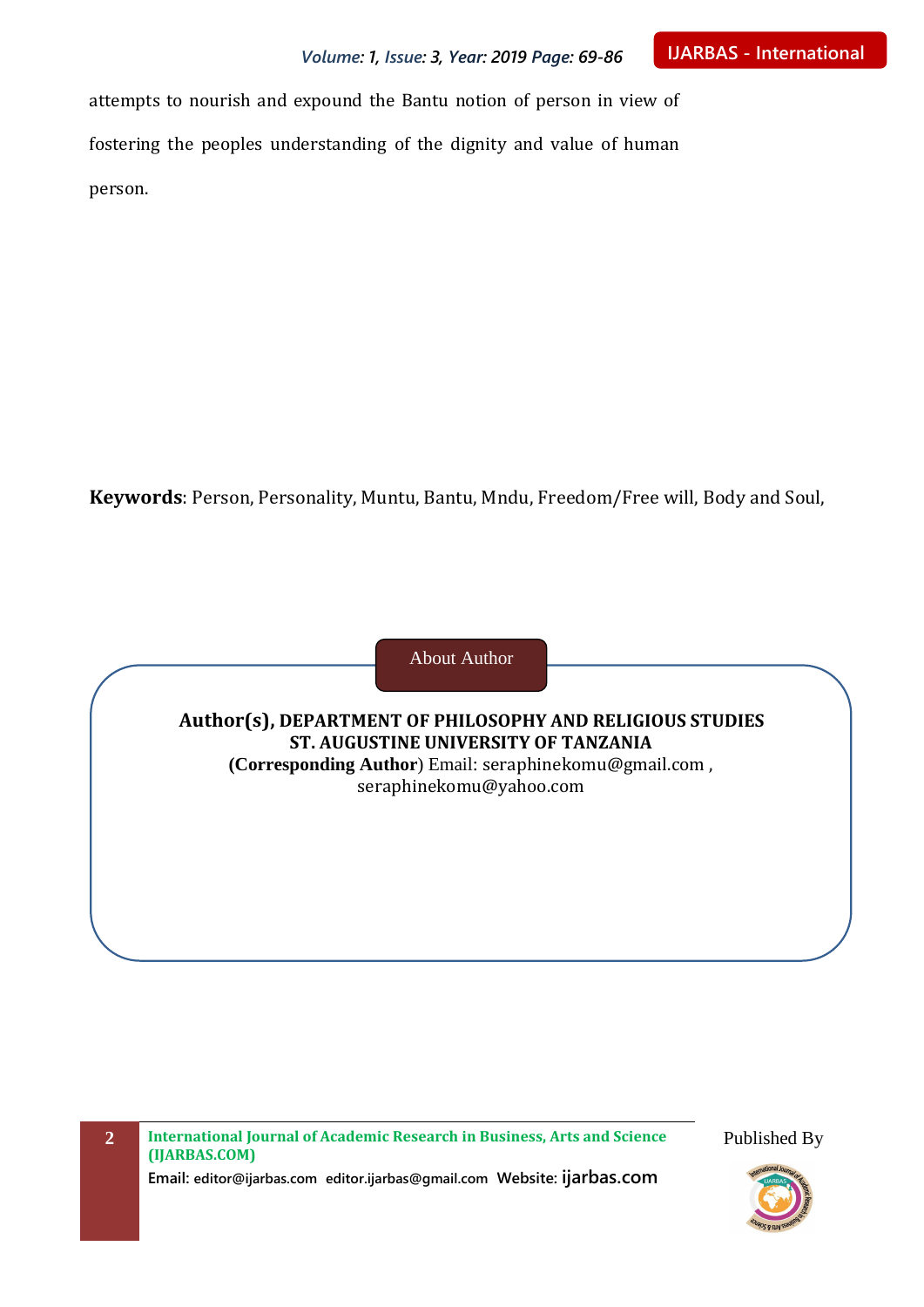#### **Introduction**

In most of the African tribes especially the Bantu tribe, the concept of person prevails and is part of their life. The whole concept of person in Bantu perspectives, manifests itself in the idea of 'muntu.' How this African (Bantu) conception of person can be integrated into Augustinian trend of thought.? This is the central question in this work. Related to this central question, are sub questions such as: What is the African conception of person in relation to other realities of life? What is the finality of the person? Many thinkers have attempted to deal with the issue of the person. St. Augustine's definition of the person is one of them. The way St. Augustine proceeds in his thought, tells many things about his conception of the person, though sometimes not in a direct way. Augustine's treatise on the person can provide us with a light and new insight that will help us to elucidate authentically the Bantu understanding of the person.

In most case this work is limited on the African tribes and particularly the Bantu tribes. The writer has opted to deal with the issue of person because of its due importance, the understanding of the person depends much on the clear conception of the human person ontologically and in his given situation. Thus a rightful understanding of the human person results to a clear apprehension of human value and dignity, the dignity that allows one to approach another meaningfully. It is my conviction that inequality, mistreatment and oppression of other person by the others, is rooted on the ignorance, on the dignity and values of human person, another as an 'I'.

**3 International Journal of Academic Research in Business, Arts and Science (IJARBAS.COM)**

Published By

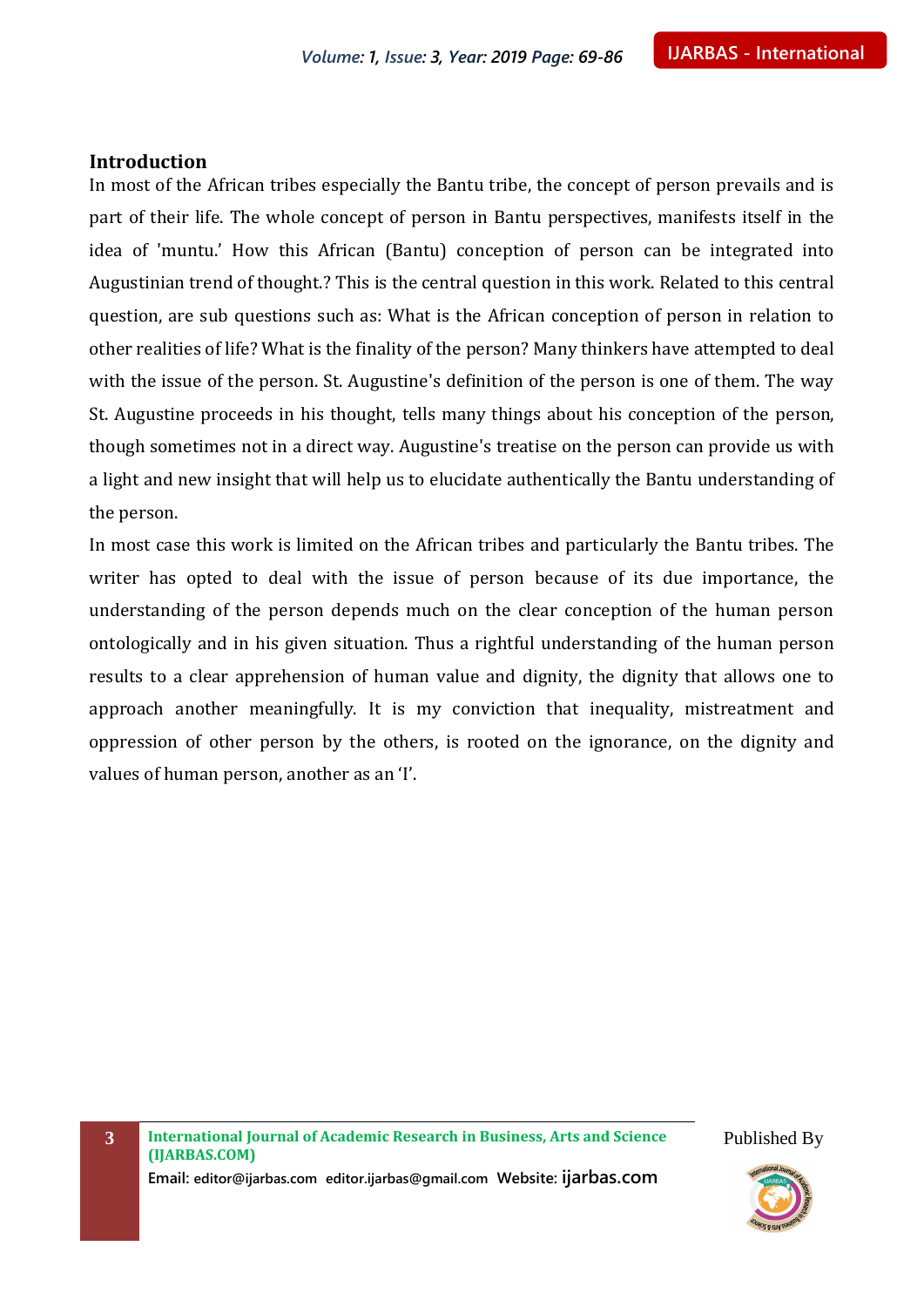# **1. ON THE NOTION OF THE PERSON**

The term person can be defined differently based on the specific field of concern. For example, a person can be said to be a living human being with his rational capacity and intelligence. On the religious (Christian) point of view a person is regarded as a special creature of God created in the image and likeness of the Supreme Being. In this way, human person has a high value and dignity.

Also the term person can be found on the field of languages, where it can be said about, "first person 'I', second person 'YOU', and third person 'HE' 'SHE' 'IT'. In this trend of linguistic analysis, first, second and third person can be in singular or in plural form. So in this aspect (linguistic aspect), person can be said to be an individual human being with distinct characteristics. But still other things, which are not human persons constitutes personhood, and they are included into the third person. Thus for example the word like 'IT' is said to be a pronoun of the third person singular, which can be an animal or anything.

In philosophical usage the term person has been defined differently by different philosophers. But in order to get the critical understanding of the term; it is better to focus our attention on the original of the word and its origin understanding.

# *1.1 Etymology of the Term Person*

Etymologically the word 'person' comes from the Latin word 'persona' whose meaning is equivalent to the Greek word 'prosopon'. According to both Latin and Greek languages there are two main meanings implied by term person. First person means 'masks' of which ancient Greek and Roman actors used to wear in Drama. Second, "person can also mean, face, usage, character, on perfection that an actor presents in a Drama".1

Both meanings have actor as their referential point. This is very important as far as the subject matter is concerned. This is because, in reference to the etymology of the term person we can argue that, only a person is said to be an actor or acting. Thus being the actor the person becomes the doer as well as the subject of the action.

# *1.2 Various Definitions of the Notion of Person*

Many philosophers who worked on the notion of person had described the term as follows: In Platonic Philosophy especially in the Book of Laws, Plato puts forward the story of the human race, which either had no beginning or began long time ago,2

In giving accounts of the physical world, Plato writes as though human race had a beginning. He describes the formation of the souls and that of bodies. However, he admits that a human person is composed of both the body and soul. He calls the body, as the prison of the soul for it is the one, which makes the soul forget all the perfect knowledge it had when it was in the ideal world.

 $\overline{a}$ 

**Email: editor@ijarbas.com editor.ijarbas@gmail.com Website: ijarbas.com**



**<sup>1</sup> Cf. J.M. OKEMWA,** *Self Determoination, 62.* 2**Cf. PLATO,** *Laws,* **718E.**

**<sup>4</sup> International Journal of Academic Research in Business, Arts and Science (IJARBAS.COM)**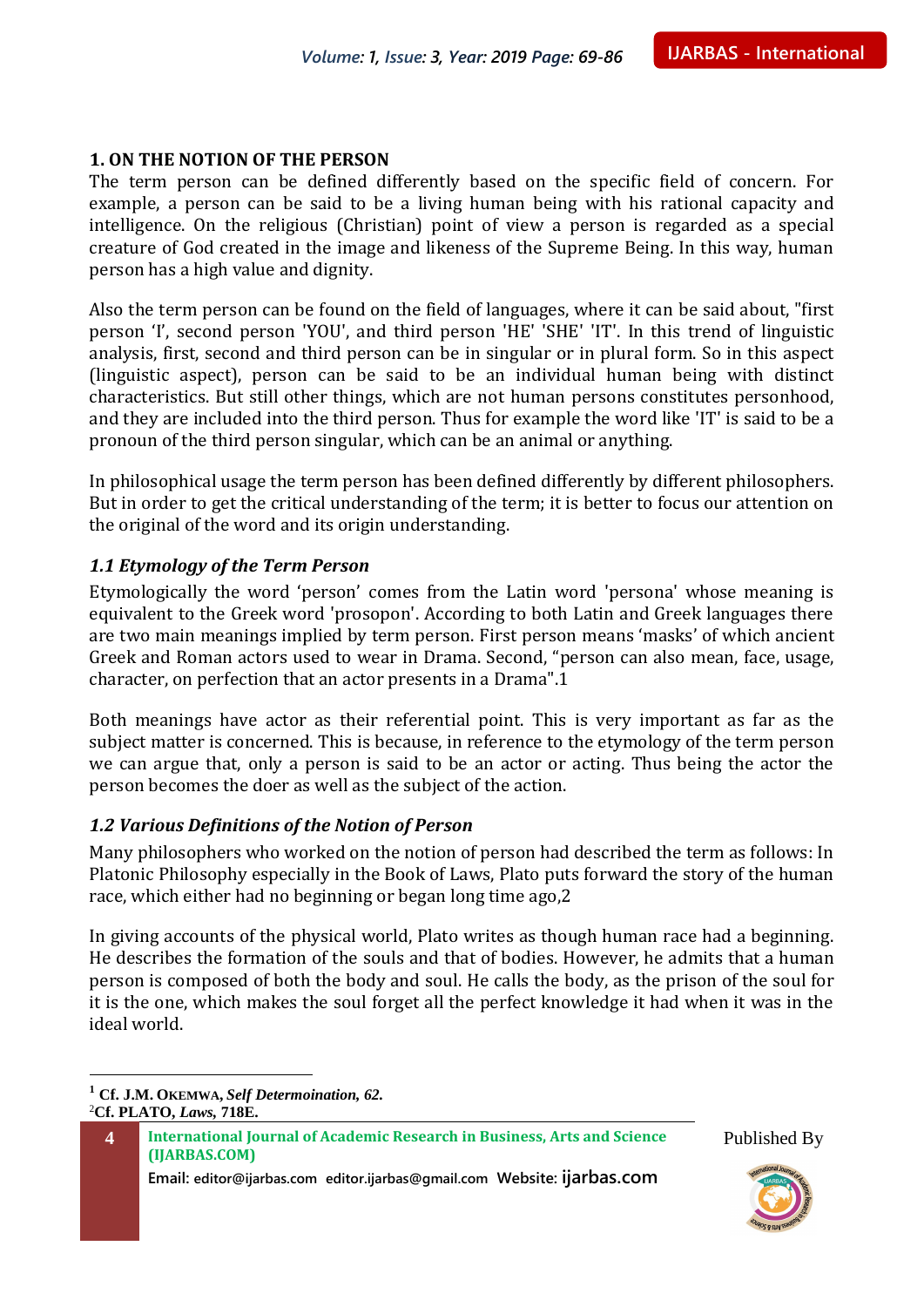And by the term soul, he understands it as something divine in us, which is either corrupt or virtuous.3 But corruption spoken here is not that of a drive to nothingness, rather it is a moral corruption.

During the Middle Ages Boethius gave a definition of person, which up to this day seems to be appealing to many. According to him, person is individual substance of rational nature. Thomas Aquinas too had a very big contribution on the notion of person. St. Thomas says that human person is composed of soul and body. The soul is not identical with the body. Soul is self-subsistent. Different with/from the body soul is incorporeal. Souls of brute animals have no intellectual operation while souls of men have intellectual operation and this makes man as person distinct from mere animals.

So for Thomas, a human person is composed of body and soul. The soul and body are distinguishable realities. He calls them incomplete substances but together they form one substance the human person. So for Thomas the term person signifies a complete substance of rational nature that is man composed of body and soul, which is endowed with rational capacity.

Leaving this Thomistic understanding of human person, we come now to the understanding of person according to Descartes. In his methodical doubt, Descartes starts by doubting and to accept nothing more than what is presented to his mind so clearly and distinctly.

Proceeding forward in his method, that is doubting anything which is doubtable, he comes to the point of truth, which cannot be doubted. This is the truth, which is certain. This truth which can't be doubted is the fact of his existence as a thinking person 'cogito ergo sum'(I think therefore I exist). So Cartesian conception of person, is the one who exists as thinking being. A being who is rationally conscious of his/her existence and his/ her ability to think.

We can then say that 'cogito ergo sum' is Cartesian discovery of his personhood as existing and thinking being. In his treatise about mind body relation, Decartes says that, human being must be some kind of union between mind and body. There is close union between soul and body but the union is in fact primitive and un-analyzable notion.

# *1.3 Augustine Definition of the Person*

In his psychology Augustine defines man as soul using body. The soul is an image of trinity and has a direct knowledge of it. In his definition, Augustine has an influence of Platonism, somewhere he defines soul as substance endowed with reason and fitted to rule the body (De quant, anim. 13,22).

This understanding of soul provides for Augustine a strong ground upon which he defines human person as a soul using body. It is from this basis that Augustine sees man as the peak of material creation. Consequently, he recognizes the dignity and value of human person over other material creatures.

**3Cf. BRADY,** *A History Of..., 97.*

 $\overline{a}$ 

**Email: editor@ijarbas.com editor.ijarbas@gmail.com Website: ijarbas.com**

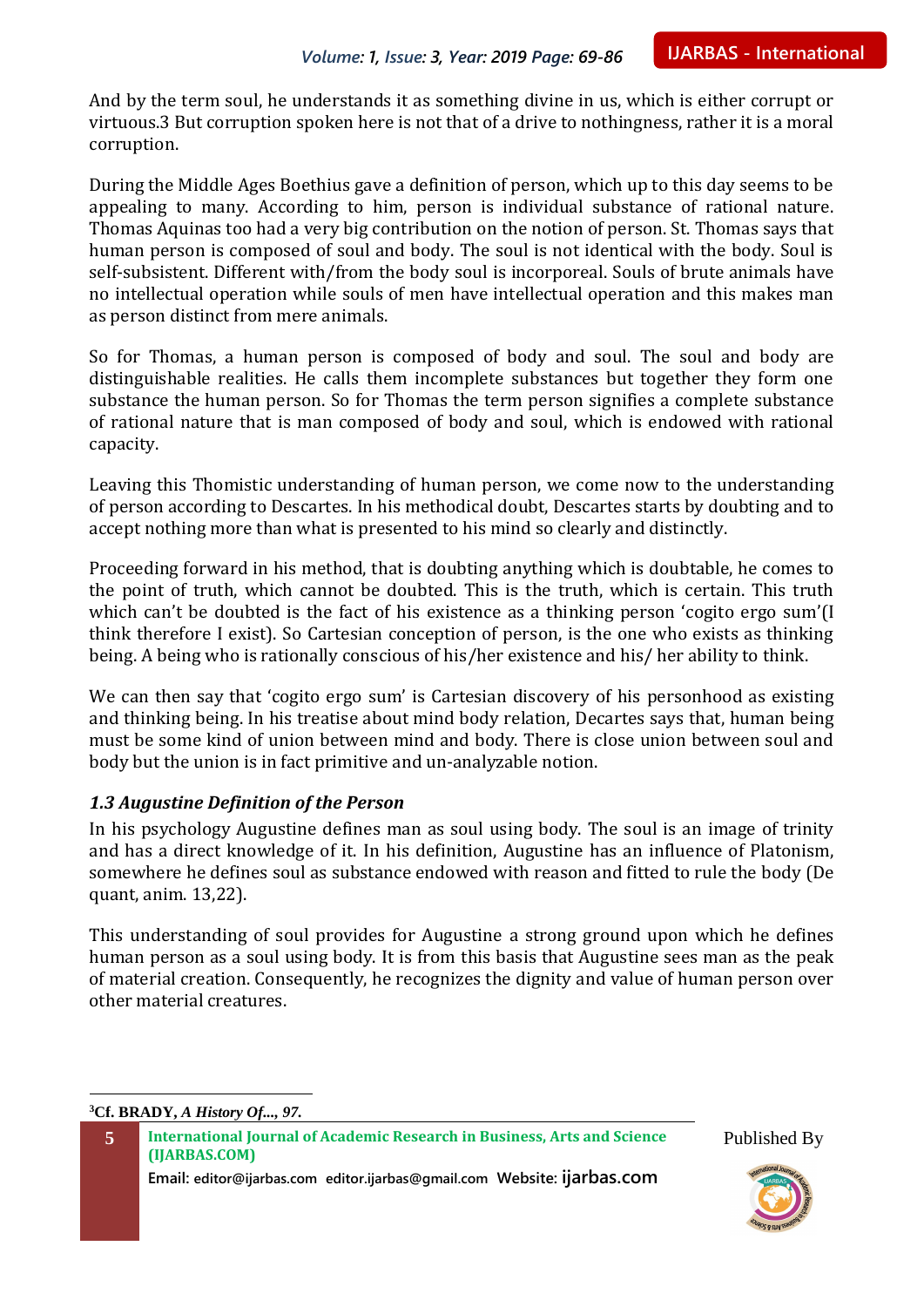# *1.4 Composition of Person According to Augustine*

According to Augustine, 'human person is composed of body and immortal soul. Man is the union of soul and body. This union of soul and body is that of opposition' and not of composition. He says that the soul in possession of the body does not make two persons, but one man. He speaks of the soul, as a substance on its own right. It is a rational soul using mortal body.

A sensation is one of the activities of the soul using body as an instrument rather than as an activity of total psychophysical organism. The soul is what animates the body. So as it can be seen, from the composition of man, for Augustine the soul is a principle of life. And due to its immateriality and substantiality, the soul is immortal. Thus, Augustine attributes to the soul, the life after death.

## *1.5. On the Idea of the Freedom*

Talking about freedom, Augustine shows that Freedom is joined together with obligation. He says that the will is free, but the will is subject to moral obligation. The necessary basis of obligation is freedom. The will is free to turn away from God and to attach itself to immutable goods of the soul without reference to God or to the goods of the body.

It is necessary that, the will seek happiness and satisfaction. But man can direct his will against God voluntarily. Man is free and his nature is set to move towards the Supreme Being freely. There are principles, which are perceivable by man, which can direct free will of man. So Augustine says that man is free in as much as his turning to or turning away from God is not forced, but is voluntarily actions.

Augustine links freedom with obligation, and he discusses Freedom of man in relation to God the highest good of man. The human mind must recognize the truth that not only that what it seeks" happiness" can be found only in possession of immutable goods. He argues that the direction the will to God is implanted and willed by God who is the creator, yet without violating the freedom of man. The way Augustine precedes shows that, to him freedom is the big constitutive aspect in the whole notion of person.

# *1.6 On the Idea of Finality*

Augustine in his book 'City of God' speaks in man's last end in two states. He said; "by definition, our supreme end is that good which is sought for its own sake, and on account of which all their goods are sought".4 Again according to Augustine, the human life, which is called happy, is the one which enjoys both virtue and other goods of the soul, and body without which there can be no virtue.5

Moreover Augustine speaks of a happy life as being also social: "the happy life is social, further to be social when the goods of one's friend are loved for what they are as one loves one's own goods and when one wishes for ones friends what one wishes for one self'.6

 $\overline{a}$ 

**Email: editor@ijarbas.com editor.ijarbas@gmail.com Website: ijarbas.com**



<sup>4</sup>**AUGUSTINE,** *City Of God, 127.*

**<sup>5</sup> Cf. AUGUSTINE,** *City Of God, 435.*

**<sup>6</sup>AUGUSTINE,** *City Of God, 436.*

**<sup>6</sup> International Journal of Academic Research in Business, Arts and Science (IJARBAS.COM)**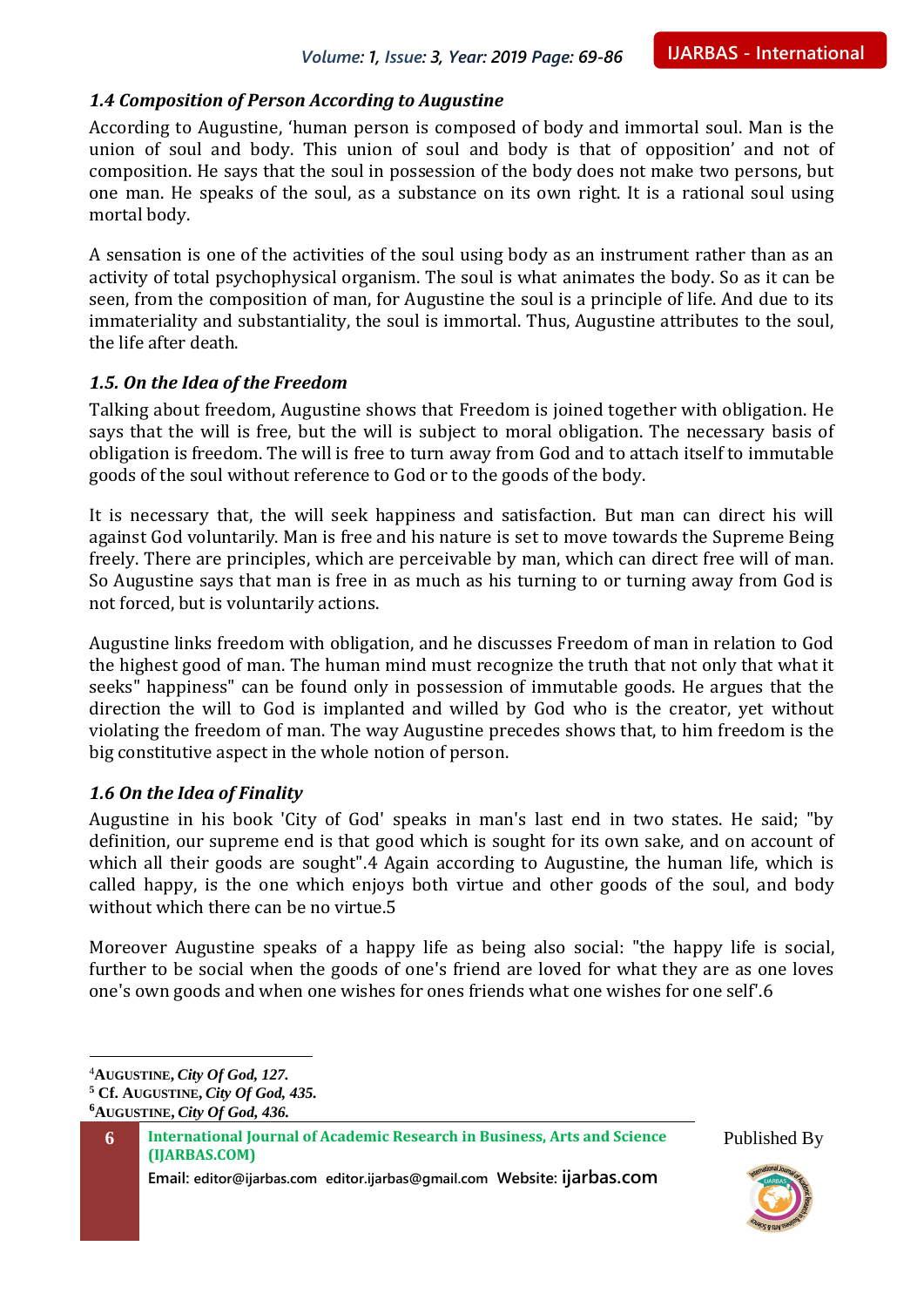## **2. ON THE NOTION OF PERSON (MUNTU)**

## *2.1 Bantu Understanding of Person (Muntu)*

Person (muntu) is a compound term constituted of the singular personal prefix 'M' and the general root 'UTU' to mean intelligent person.7 Different tribes have their tribal names of muntu. For *example Chagga; mndu, Sukuma; mhunu, Luguru; munu. He/(muntu*) is an open whole, who posses the rational capacity and intelligence in order to meet his daily needs, desires and demands. On the other hand, a person is viewed or defined as an individual of the human kind who possesses the faculty of intellect capable of utilizing the contents provided by his sense perception. Later on, such senses are expanded and explained in details into his knowledge and goes on to ideas, judgments and reasoning. "It is in the context of freedom as privileged more of acting that person (muntu) is to be defined".8

In Africa each ethnic groupings have their own way of describing a person. Nevertheless, the basic assumption on the notion of the person remains the same all over the Bantu world. There is no prior definition of a person in Bantu world. Each definition of a person is a relational definition. A person is defined in relation to the function he/she plays in the community. The community plays a very significant role in the description of a person. In Africa "man is defined by reference to the environing community".9 Mbiti captures this concept when he says, "I am because we are, and since we are therefore I am".10

In Chagga society, the recognition of a person is not so much entirely based on the fact of biological organism, but in the order and manliness in activity. The more hard working, creative, courageous and such other qualities, the more a person is respected and recognized.

In Bantu view, it is the community which defines a person. In the process of his/her definition, a person is supposed to grows up in the community where he/she is taught through imitation the values of the community such as socialization, moral values, and duties.

To become a person in the strict sense of the term is not a facile achievement. An individual becomes a person only after a cultured process of incorporation known as mundu. To become mundu one has to acquaint to the rituals, social and economic like as well as other moral value definitive of a person.

The African concept of person emphasizes the necessity to learn social rules by which the community lives, so that what was initially biologically given can come to attain selfhood, that is becoming a person with all the built excellencies. However, the full person hood is acquired with respect to time. The more one ages the more one becomes person. In Tanzania there is a saying; *penye wazee hapaharibiki neno(where there are old men no mess can occur).*

After birth the individual goes through the different rites of incorporation, including those of initiation at puberty before becoming a person. Among Chagga circumcision is the most important rite of initiation to adult hood or rather person hood. In the years past when it was

 $\overline{a}$ 

**Email: editor@ijarbas.com editor.ijarbas@gmail.com Website: ijarbas.com**



**<sup>7</sup>CfT. RUWA'ICHI,** *ConstituionOfMuntu, 43.*

<sup>8</sup>**T. RUWA'ICHI,** *Constitution OfMuntu, 238.*

**<sup>9</sup> I. A. MENKITI,** *"Person And Community", 171.*

**<sup>10</sup>J.SMBITI,** *African Religious AndPhilo..., 106.*

**<sup>7</sup> International Journal of Academic Research in Business, Arts and Science (IJARBAS.COM)**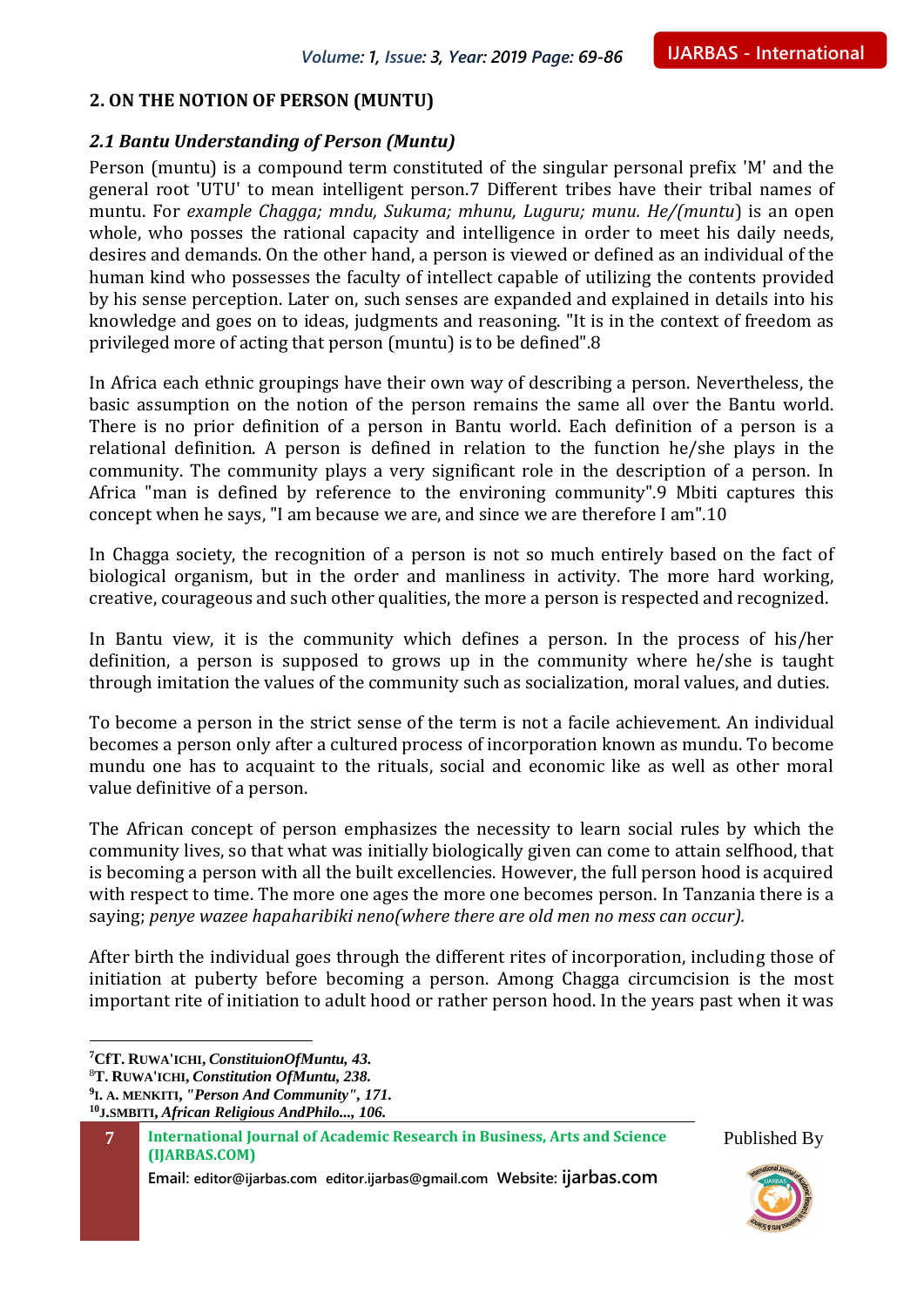done traditionally (at the age of 18 to 20), an individual would be trained hard so as to be courageous for the rite. After the rite, an individual would be taught by the elders how to behave like an adult, conduct himself, care for a family, wife and other important things expected of him by the community. In fact, this was a preparation to a personhood.

It is however essentially in action that man realizes himself and is realized by others as a person. A person must then express himself in order to be realized as a person. Morality is one of the essential thing that the Chagga consider in expressing and upholding the idea of personhood. When an agent violates the moral conduct of the community is considered as not grown to personhood.

Community value is one of the essential features in Chagga notion of person. Every Chagga member is supposed to uphold this truth. It is in view of this, that every Chagga member is supposed to go home for a reunion with his/her relatives during Easter or Ex-mass.

Like the Chagga people, the Sukuma also give primacy to the concept of the community in their process of defining a person. Community in the Sukuma people is viewed from the basic idea of the organization of a family. It begins with the family and later on grows into larger unity. As persons make up the community, the Sukuma then see community as composure of persons.

The Sukuma people like any other Bantu people a person is defined by the community. His Ml integration into personhood is prescribed in the process of socialization whereby he/she embodies the ideas of personhood as G. Segun states, "The process of socialization that begins from childhood, family as well as the house hold compound eventually reach the larger family of society in which a person is further exposed fully to the display of selfless effort to uplift the society".11. Sukuma have a ritual that incorporates a Child into a personhood as Healer states, "several months after the child's birth, the grandmother shapes the infants head to indicate that the responsibility for raising the child with now be shared with large family of the community"!12

In Bantu view, "personhood is something which has to be achieved and is not simply given because one is born of human seed."13 If person hood is not simply achieved by birth, it follows that there must be a gradation of personality. In Africa a distinction is made between a man of a middling importance and a powerful man with a great deal of force.

Following this view, Charles nyamiti describes a person as; an ego that enjoys the plenitude of life, or adulthood, implying procreative and non-procreative fecundity, ancestral wisdom, social responsibilities and rights, mystical vital power, fulfilled openness to the outer world, sacredness, liberty understood as emancipation from exploitation and natural evils or as consciousness of self-giving to her and of being accepted by the community members.14

So the word muntu or mndu that we may translate as person includes an idea of excellence, of plenitude of force at maturation. It is not enough to have before us a biological organism with

*<sup>n</sup>G.* **SEGUN,** *African Philo..., 63.*

 $\overline{a}$ 

**<sup>12</sup>J. HEALER,** *Towards African Narratives, J14.*

**<sup>13</sup>I.A. MENKITI,** *"Person And Community", 171.*

**<sup>14</sup> Cf. J.MKAMUGISHA,** *"AfricanProverbs" 1-16.*

**Email: editor@ijarbas.com editor.ijarbas@gmail.com Website: ijarbas.com**



**<sup>8</sup> International Journal of Academic Research in Business, Arts and Science (IJARBAS.COM)**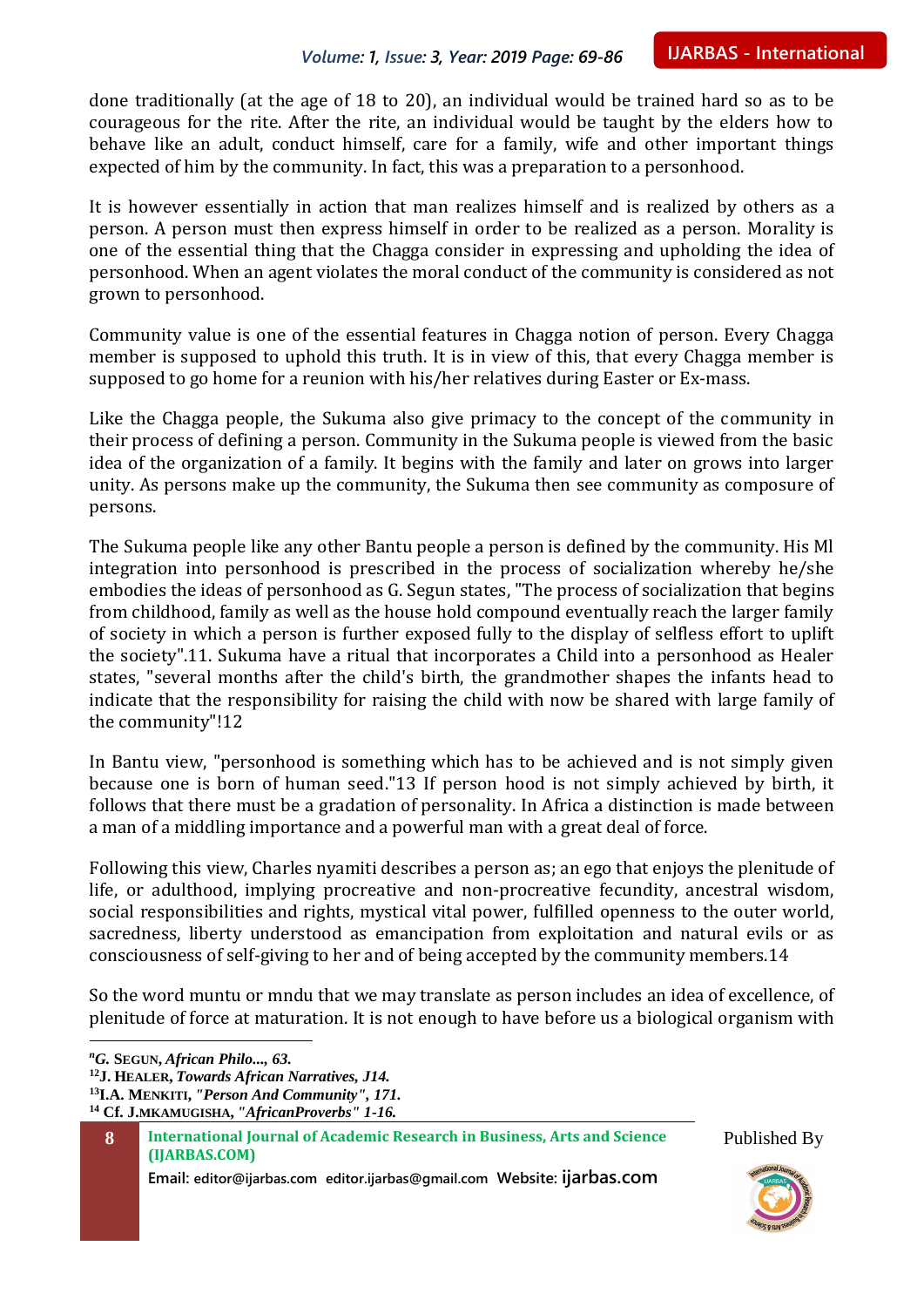whatever psychological characteristics. There must be a process of social and ritual transformation for an individual to attain a full person hood. Africans emphasize the rituals of incorporation into the community as far as African societies are concerned, personhood is something at which individual could fail to be competent.

#### *2.2 Constitutive Elements of Person*

A person is made up of body and soul. As a body, person lives with time and space. In African thought the notion of the person can be sought out through languages, customs and myths. Africans believe that a person has two aspects. This dualists' concept of the person can also be found in the Chagga tribe.

The Chagga though believe in the presence of mrima (soul) and mmbi (body) as constitutive elements of the person, there is however no clear distinction between soul, body and spirits. Chagga language gives us an inferred or indirect notion of soul, body and spirit. While the term mmbi (body) is definitely defined, the term soul is alternatively used as mrima, will or muu, life. For the Chagga mndu (person) is both body and soul. To demonstrate that idea, they usually say mmbifoko, which means my body. This phrase gives the idea that a speaker is something more than his body, it is logically that a speaker is immaterial being unseen and he posses a material body which can be seen. In addition to this preposition, Chagga people declare the death of somebody by saying somebody 'x'-may be still in his house, but we say there is no somebody; referring the dead in that house. Actually there is only his body.

# 2.2.1 The location of the Soul in the Body

This has been the philosophical problem as many philosophers have tried to establish the location of the soul in the body. The Chagga and Sukuma on the other hand have it as resides in the heart. The probable reason for this position might be due to the experience that when a person dies the heart ceases to work, because the power that enables the heart to function has gone. This power is what is considered to be the soul.

# 2.2.2 Stages in the Development of the Person

In the African/Bantu society the rhythm of life of a person is arranged in stages; from birth to death as Mbiti states, "on the level of individual, this rhythm includes birth, puberty, initiation, marriage, procreation, old age, death, entry into the community of the departed and entry into the company of the spirit."15 This means that according to Mbiti there is in African society a range of stages in the development of the person from birth to the entry into the company of the spirits. Each stage that a person enters symbolizes a passage from lower to higher ones. Rituals always accompany one's entrance to a new stage. This ritual symbolizes change external and internal. It is in this ritual acts that a person feels different psychologically. Certainly in entering a new higher stage a person feels more important than before as he/she builds up a new status. The whole journey culminates in the entrance into the company of the spirits (ancestors). It is in this entrance that one attains the end of his journey. For the Chagga people the whole journey culminates into the union with Ruwa (God) who is the end of everything.

Published By

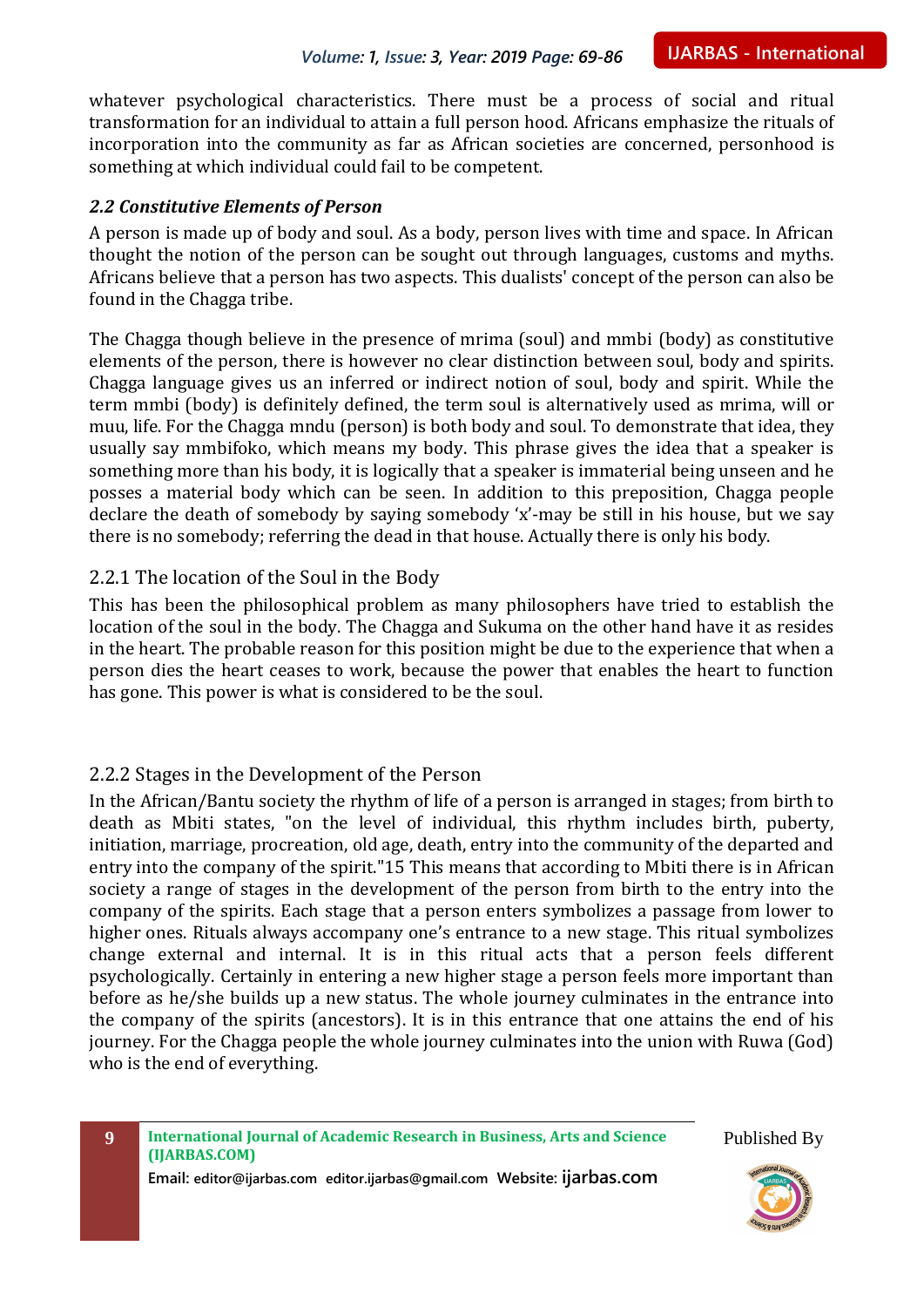# *2.3 The Concept of Free Will (Freedom of Choice)*

The question of freedom as an essential element of a person is widely treated in the world of Philosophy. Freedom of choice is noted to determine<sup>15</sup> an ethical person in the society. Freedom is what enables a person to be fully who he/she is. It enables a person to be a full human.16

In the Bantu society the concept of person is rather limited to the traditional ways of doing things even though personal freedom is not denied. Ties to traditional customs and royalty determine the extent to which an individual can exercise his/her freedom. Normally social pressure blocks the individual to exercise his personal freedom in fear of isolation or rejection.

## *2.4 Ancestors and the Personality of a Person*

According to Ruwa'ichi, being is divided into human world, the word of the departed and finally and above all, God."17 In African society, ancestors play a central role in molding the personality of a person. They belong to the world of the spirits. They, in virtue of their nearness to God, can grand either fortunes or misfortunes depending on the descendants categorical adherence to the customary laws. This means that these ancestors have the power of granting life or denying life to their descendants. In the final analysis, all life and existence flows from God through the mediation of the ancestors as Magesa states: "All life and power that is life or existence, flows from God. It follows that, by the rite of their primogeniture and proximity to God by death, God has granted the ancestors qualitatively more powerful life force over their descendants. It has to be kept in mind that the ancestors consist of the founder of the clan. These are the pristine men and women who originated the lineage, clan or ethnic group and who provide them with their names."18

These ancestors as they are regarded to be the founders of the clan, they occupy an important place in the Bantu/African society. People approach them with high respect and are used as mediators when people communicate with the Supreme Being. It is through them that people approach the Supreme Being. Thus due to this mediation role, people respect them very much. The act of respect that people give to the ancestors is known as veneration. This veneration has been always misinterpreted as an act of worship. To this Mbiti says: "They (people) simply use them(ancestors) as conveyor belts, as helpers or assistants. By speaking through intermediaries they feel that they show more respect, esteem, honor and courtesy towards God, who must be approached with reverence and humility".19 Geoffrey Perrinder explain the relation between God and ancestor and the living in the triangular form as follows:

At the apex is the sky, which symbolizes the Supreme power from whom all life flows and to whom all returns. The base is the earth, sometimes personified as a goddess but important to man as the producer of his food and the burying place of his dead. On one side of the triangle are the ancestors, rising up in the hierarchy by their increased powers. Dead kings and chiefs

 $\overline{a}$ 

**Email: editor@ijarbas.com editor.ijarbas@gmail.com Website: ijarbas.com**



<sup>15</sup>J .S. MBITI, *African Philosophy And Religion*, 24

**<sup>16</sup> Cf. L.MAGESA,** *African Religion, 74.*

**<sup>17</sup>T. RUWA'ICHI***ConstitutionOfMuntu, 69.*

*<sup>18</sup>L.* **MAGESA,** *African Reli..., 51.*

<sup>19</sup>**J. S .MBITI,** *Introduction To African Rel...,69.*

**<sup>10</sup> International Journal of Academic Research in Business, Arts and Science (IJARBAS.COM)**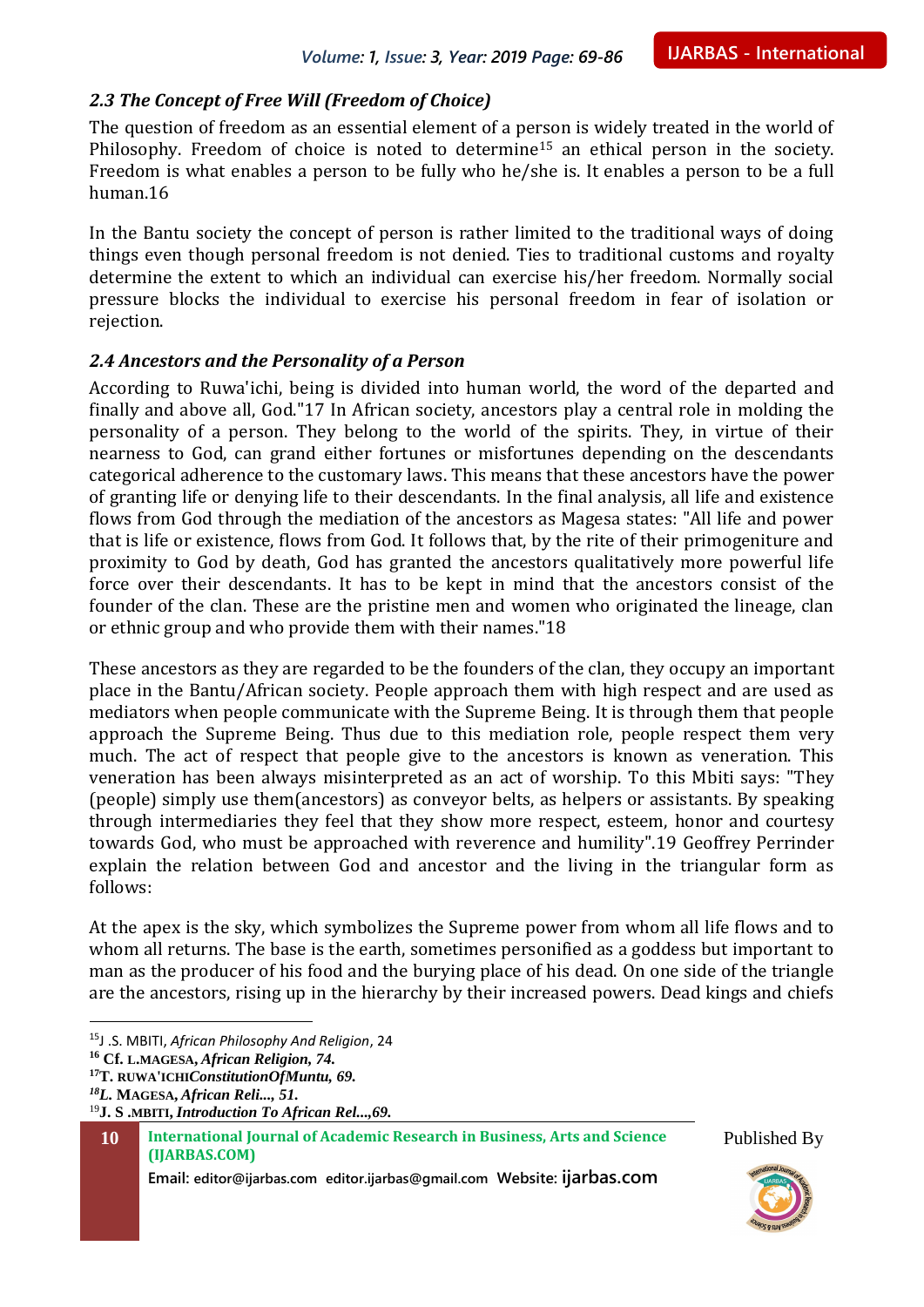are leaders and potent to help or harm. On the other side of the triangle are the gods and natural forces, which must be proprietor lest they become angry at the neglect and cause the season to fall.<sup>20</sup>

The full circle of personality formation in an African/Bantu society does thus, involve the ancestor mediation. It is through. the ancestor's -mediation that ones, action is sanctioned, rewarded or punished. In the final analysis, it is the ancestors who mould one's personality and sanctioning a person to act in this way and not in that way. Generally speaking, they either reward or punish all our human acts. That which reward enhances our positive attitude towards it and in the process, it forms our criterion for action.

## *2.5 The Finality of the Human Person*

As it is in other African tribes, the purpose of the Universe and the various processes, that is, the interactions between beings are for the good of man. Man is at the centre in the hierarchy of earthly beings. This implies that man is above all other, material beings, animated and unanimated and also is below spiritual beings. This could mean that in the process of interaction, man has a greater chance in using all these beings for his own sustenance of life. Man needs crops and animals in order to have life here on earth. His earthly survival depends on these things. He uses all these things to communicate with the spiritual beings in the invisible world. These spiritual beings are those who could be called by the Chagga people as Ruwa, warumu and waku.

The idea of finality of life is always connected to the idea of death. By definition death is the separation of the two constitutive principles of man, body and soul in which case the body decomposes while the soul acquire a new life. Bantu people such as Sukuma people do not conceive death as the end of life, actually they perceive it as the entrance into a new form of life, a spiritual or ancestor hood form of life.

Death though is not a desirable phenomenon, it is however conceived by the Bantu people as a gateway to the entrance of the spirit world, the world of ancestors and God. There are however, various causes of death among them are:

Sorcerers: When a person dies, people immediately look for someone who has caused the death of their family member. The cause of death is attributed to the outside factors, which is most popular to most of African people.

Spirits: There are those who had an ill- will against the person, or of those people who were not properly buried due to lack of respect in their family while they were alive.

The most important cause of death is God. It is very common among Chagga people to attribute the cause of death to God (Ruwa). It is believed that Ruwa has a power to call everyone as He wishes. In its positive sense death is regarded as a returning home, going away, answering the summons, disappearing, departing and saying goodbye. For this reason, the Chagga people consider death as not a complete destruction of the individual human being. Thus life for them goes beyond the grave. All these assumptions are sustained on the basic belief that the soul of human being survives after death.

<sup>20</sup> Cf. G. PARRINDER, African Philo, 24

 $\overline{a}$ 

**Email: editor@ijarbas.com editor.ijarbas@gmail.com Website: ijarbas.com**



**<sup>11</sup> International Journal of Academic Research in Business, Arts and Science (IJARBAS.COM)**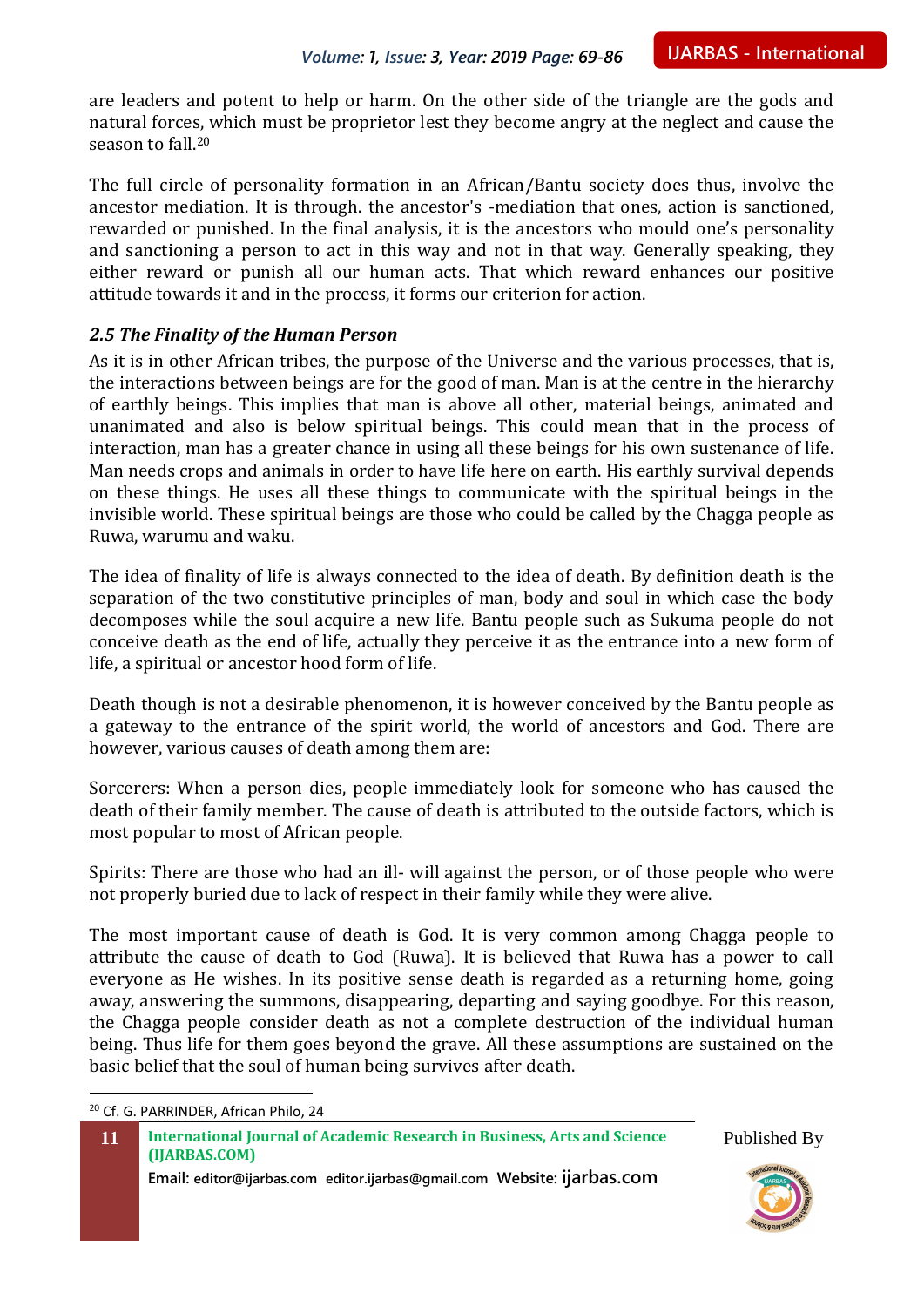Both Sukuma and Chagga hold the view that there is a continuation of conscious personal existence after death. The Chagga uses the term mlungana (continuation of life) and they say: Mrimanyiklirinjemrufuwomoo, (the spirit, the soul or the breath of life continues to survive). It is from this basic view that the veneration of the ancestors has a sustainable ground.

The chagga hold the belief that during death, the soul comes out of the body and goes to the source of life Ruwa (God) the source of all ancestors, they then say mkumlungasokanamndofumvulyamkuu. The place of the dead is believed by the Chagga to be the underground known as kowarumu. It is this kowarumu (underground) where according to the Chagga people, the ancestors live. The belief in the existence of kowarumu provides the Chagga people with a hope for the future life provided that they live the earthly life in accordance with the norms prescribed in their tradition. The journey to kowarumu is believed by the Chagga people to belong. Such idea is also held clearly by the Sukuma people and in general the whole Bantu world as Mbiti states:

People anoint the corpse with fats, pour, milk and fat into the mouth and wraps the corpse in hide believing it will protect the soul from hot sun on the way. They sacrifice a bull to the grandfather of the deceased and petition him to help in assisting the new comer.21

Chagga believe that after death the spirits goes either to the sky, kowarumu (the dwelling place for bad spirits) or koruwa (the place for the good spirits). The trip to kowarumu is not only long but has also a lot of obstacles as Mbiti again states, it takes eight days to cross this desert; arriving on the ninth day. There are guards at the entrance of the spirits' residence and these bar the soul from entering the chiefs residence until its grandfather has paid a bull of admission.22

The difficulties entailed in entering kowarumu manifest the difficulties entailed for the human community live an ideal life pleasing to God and ancestors. The more one takes the pains to live an earthly good life, the more the chances for one to join the companionship of God and ancestors in a happy heavenly life known by the Chagga people as koruwa. It is believed by both the Chagga and Sukuma people that after death, the soul meets God's messengers who him/her asks where he/she is going. And after examining his/her worthness, the messengers allow him/her to go to koruwa (heaven) as in the case of Chagga people or deny him/her. So the merit of earthly life is the only criterion for the admission or rejection to koruwa. This is what is known as retribution.23 as heaven and hell,

In other tribes, the question of the place of hereafter life is not well defined for life is perceived the same whether on earth or out of the earthly circumferences as professor Mbiti exclaims: On the whole, African religion has neither heaven nor hell and neither rewards nor punishment for the people in the hereafter.24

Perhaps that is the reason why the deceased are buried with their belongings. However, God does not seem to take a direct part in this judgment though he steps into the picture when the

 $\overline{a}$ 

**Email: editor@ijarbas.com editor.ijarbas@gmail.com Website: ijarbas.com**



**<sup>21</sup>Cf. J.S .MBITI,** *Concepts..., 255.*

**<sup>22</sup>Cf. J.S MBITI,** *African Religion AndPhilo..., 163.*

**<sup>23</sup>Cf. J.S MBITI,** *Introduction To African Religion, 123-124.*

**<sup>24</sup>Cf. J.S MBITI,** *Introduction To African Reli...,124.*

**<sup>12</sup> International Journal of Academic Research in Business, Arts and Science (IJARBAS.COM)**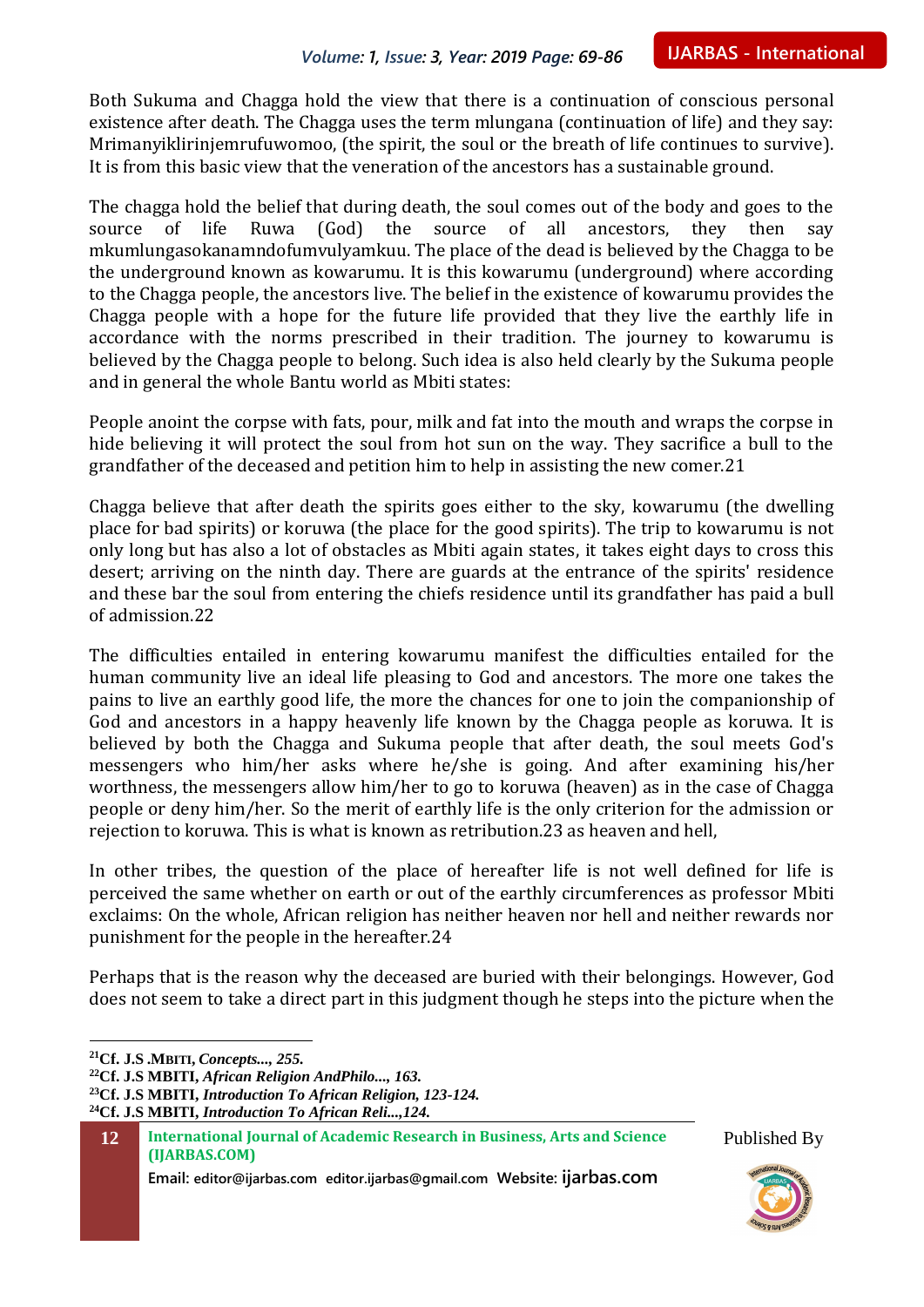wicked plead for and puts an end to their sufferings. The just are rewarded for eternal life while the wicked and unjust deserve eternal domination. In the book written by P. Van Pelt, on customs in mainland Tanzania, believes on some kind of retribution and life after death is ascertained. What we did on earth, we shall account for, and kneeling in heaven we shall state our case at the feet of God.25

Therefore, in order to attain the immortal life each one should live well here on earth. The earthly life is viewed as only a journey and preparation for the next world. The belief in the existence of the next world presupposes the notion of the new life with New World. Chagga custom of shaving heads and mourning for three days when they resume normal duties connotes some kind of belief on the beginning of new life. Such sayings as I am ready for home designates a kind of new life after this earthly life.

## **3. EVALUATIONS**

## *3.1 Similarities*

The African (Bantu) understanding of person as we have seen, is different from Augustinian understanding of person. However, if it is going to be carefully examined, it can be found that with all the differences, there are certain aspects in which both African and Augustinian trend of thought have similar understanding.

In the composition of person as we have seen before, the African (most of the tribes) hold that man is composed of body and soul. It is the soul, which gives life to the body, whereas death is the separation of soul from body. This understanding about the composition of person sound similar to that of St. Augustine. Augustine says that man is composed of body and immortal soul. To him also it is the soul, which gives life to the body, for he says that, the soul is immortal whereas body is mortal.

Augustine holds that, man is the peak of all material creation. This tells of his recognition of value and dignity of human person over other material creation. This is quiet similar to the attitudes which prevails in most of the African tribes as we saw in the case of Chagga, whereby person occupies a central position in the cosmos and other creatures are there to maintain the life of a person to reach an end.

St Augustine regards the soul as a substance endowed with reason and it is fitted to rule the body. So to say reason the ability of person to think is an activity attributed to the soul. In Africans, especially referring to the Chagga people, we find in them the view that, a person is essentially his soul. This is implied in their belief on the continuation of the personal life after death whereby the body decomposes. This means that soul provides the core of human life. It is true that after death, one's state of existence is no longer the same as that of earthly life, nevertheless people still believe that the soul of the dead carries with him/her all the human qualities that one had during his/her earthly life. This could then mean that even after death the humanity of human life continues. Thinking in this way all goodness, which are attributed to person, be virtues or certain abilities are essentially attributed to the person in value of his soul. It follows thus even reasoning ability, which is one of the abilities of man has its origin in

**25Cf. J.S MBITI,** *African Religion And Philo..., 163.*

 $\overline{a}$ 

```
13 International Journal of Academic Research in Business, Arts and Science 
(IJARBAS.COM)
```
**Email: editor@ijarbas.com editor.ijarbas@gmail.com Website: ijarbas.com**

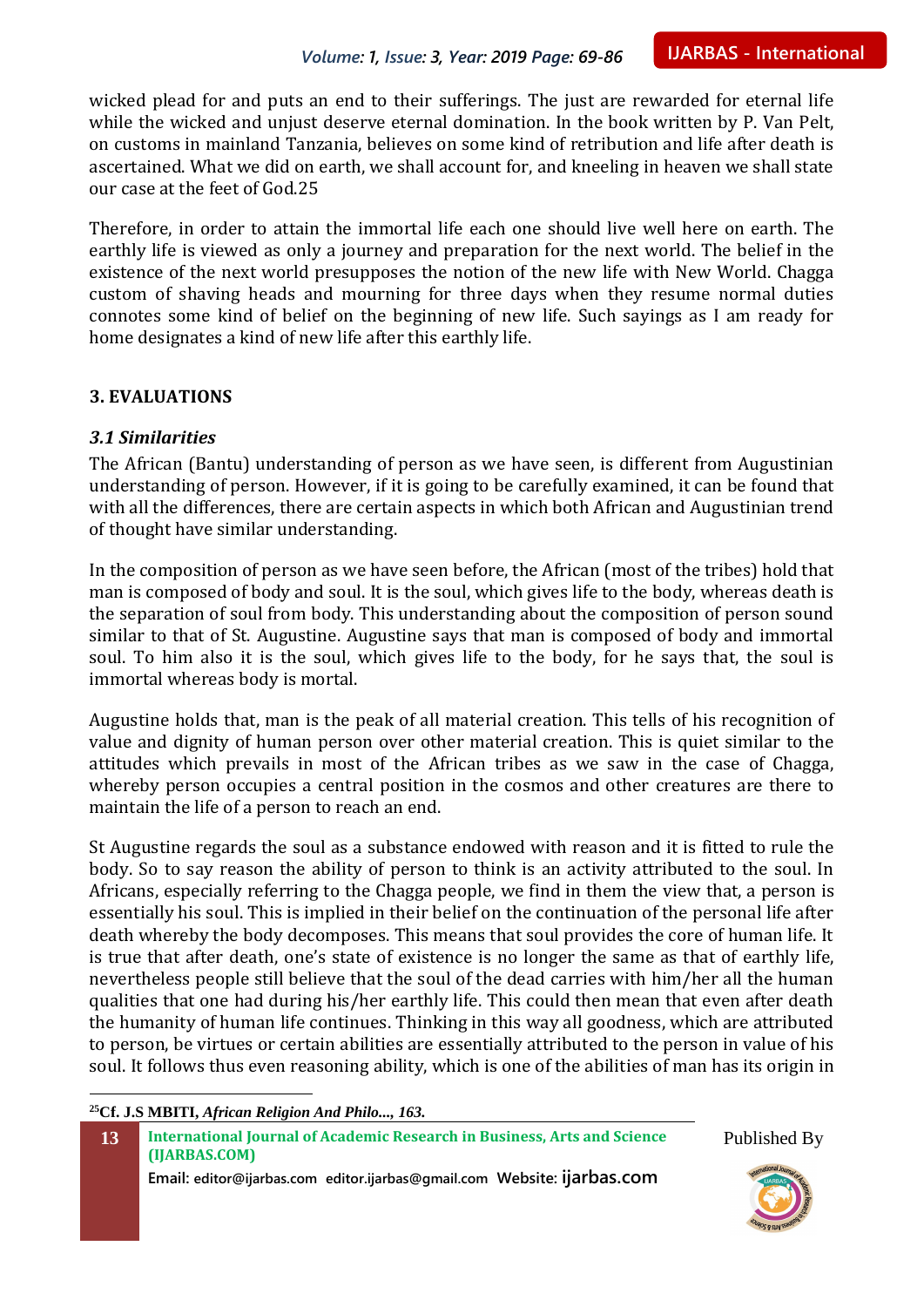the soul of the person. Thus we find people saying 'huyu ana roho nzuri', (this man has a good spirit).

In both aspects we have seen that the issue of the person is discussed in relation to the idea of freedom. Augustine says that a person is free but in as much as his will is free. That is the will is free to turn away from God and attach itself to mutable goods. He says that the will is free, but is subject to moral obligation. The necessary basis of obligation is freedom. In African perspectives as we have seen, it is also that, freedom of person is not without obligation. As far as one becomes a person in and through the community, his freedom is. bounded by certain communal obligations. But here again we find that all depends on the individual choice either to fulfill the communal obligations and be part of community or not to do that and so to bear consequences of being separated

Furthermore, Augustine discusses freedom of person in relation to God and the highest calling of man. The same is true in African (Bantu tribes), whereby now the highest calling of man is determined in the communitarian aspects, and the conception of God is also oriented in the community.

Concerning the finality of person, St. Augustine is so theocentric. He talks of the Supreme end as the Good, which is sought for its own sake. Yet Augustine is very clear that the Supreme end is the attainment of the supreme good which is none but God. But still those who do not make effort to follow God (Those in love of themselves) will be put to eternal punishment. So to Augustine finality of person is either the attainment of supreme good (God) or eternal domination.

The idea that there is a reward and punishment in the life after death as we have seen is not only Augustinian but also African, as we saw that Chagga and Sukuma believes that death is not the end for the soul survives death. As we saw in some tribes, there are specified places for the good and bad spirits of the dead, and so there is different reward to each of them.

#### *3.2 Differences*

It cannot be taken that Augustinian understanding of person is having only similarities with the African understanding, there are also some differences in these two trends of thoughts as far as the issue of person is concerned.

One of the differences is that, though both Augustine and Bantu people agree on the basic composition of a person, they differ in their basic definition of the person. The former defines person ontologically while the later has no well-definite definition of person. Bantu views, personhood is something which is to be achieved, and not that one becomes person simply because he has been born as human. Personhood is thus a good, which is realized through distinctive stages of life. That is as it was said before, there are processes of social and ritual transformation for an individual to attain full personhood.

Again in his definition about person, Augustine lays emphasis on the person as man composed of body and soul fitted to rule the body. This is man defined, as he is, on his own autonomy. But Bantu conception of person is communitarian defined, not only as he who is

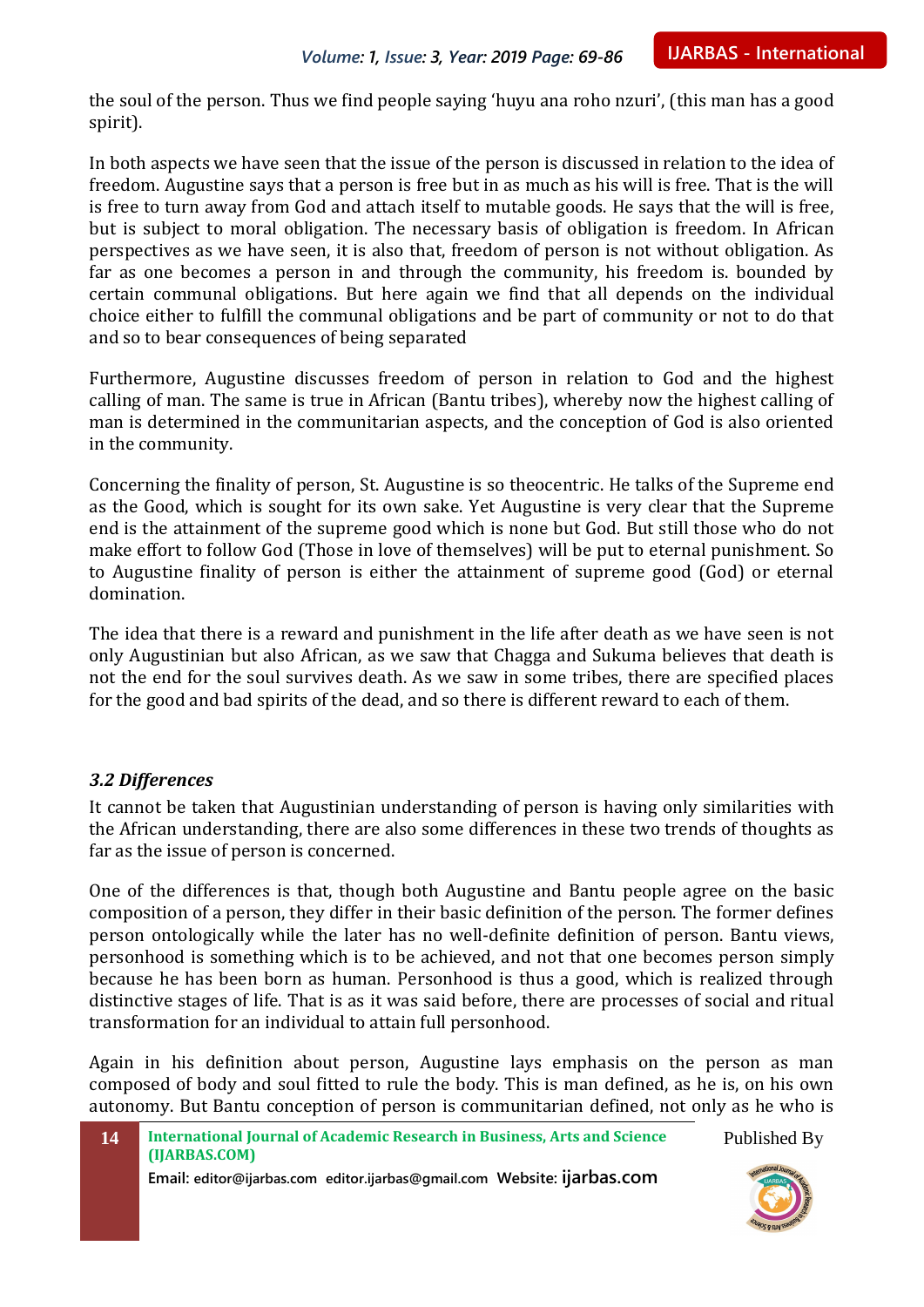composed of body and soul, but more than that, is he who exist, and understood in the context of the community. That is, he is the one who is, because the community is. Concerning the finality of person, St. Augustine is very much clear about the destiny of person as the eternal life of reward, meaning the attainment of the Absolute good (beatific vision of God) or Eternal domination. On the contrary as we have seen, for the Bantu people there are disparity of ideas on how this end is going to be attained. For example, the Chagga say the place for the bad spirits Kowarumu, whereas the place for the good spirit is Koruna. But how the reward and punishment is given is not explained.

The issue of freedom in relation to person in the Bantu is not discussed outside the context of community. Theirs is the communitarian aspect of freedom. A person is not free outside the society, for it is in the context of society freedom can be defined. But Augustine explained freedom in terms of the human will capacity to turn from God to immutable things.

Also as it can be noted in a previous chapter, the African conception of soul as one of constituents of human person is so materialistic one. For example, as we saw in the case of Chagga, that people can pour milk and fat into the mouth of the corpse, believing that this will protect the soul from the sun on the way.

## **4. FINDINGS AND RESULTS**

#### *4.1 Findings*

This is library research. Qualitative method was applied throughout my paper. My paper based to St. Augustine as core author and other secondary author such as St. Thomas Aquinas, where data used to link to African nature. St Augustine as the basis of my paper guided me to African understanding of Muntu or person. Ideas were obtained from library where finally I gave my own knowledge.

#### *4.2 Results*

Rich data were generated from library where various sources were gathered. St. Augustine treated a lot on the concept of person, man thought he also treated the personality of God, but it was not my concern to write on that. A little resource also obtained from Thomistic on person. The idea of person from western literature guided me writing on African basis. In African the term person refers to Muntu in Bantu understanding, tribe wise mndu, mhunu, muru, and so each tribe has their own way of naming person. My paper was successful in as much as I devoted myself reading, surveying and also interviewing some people on the same issue.

**15 International Journal of Academic Research in Business, Arts and Science (IJARBAS.COM)**

Published By

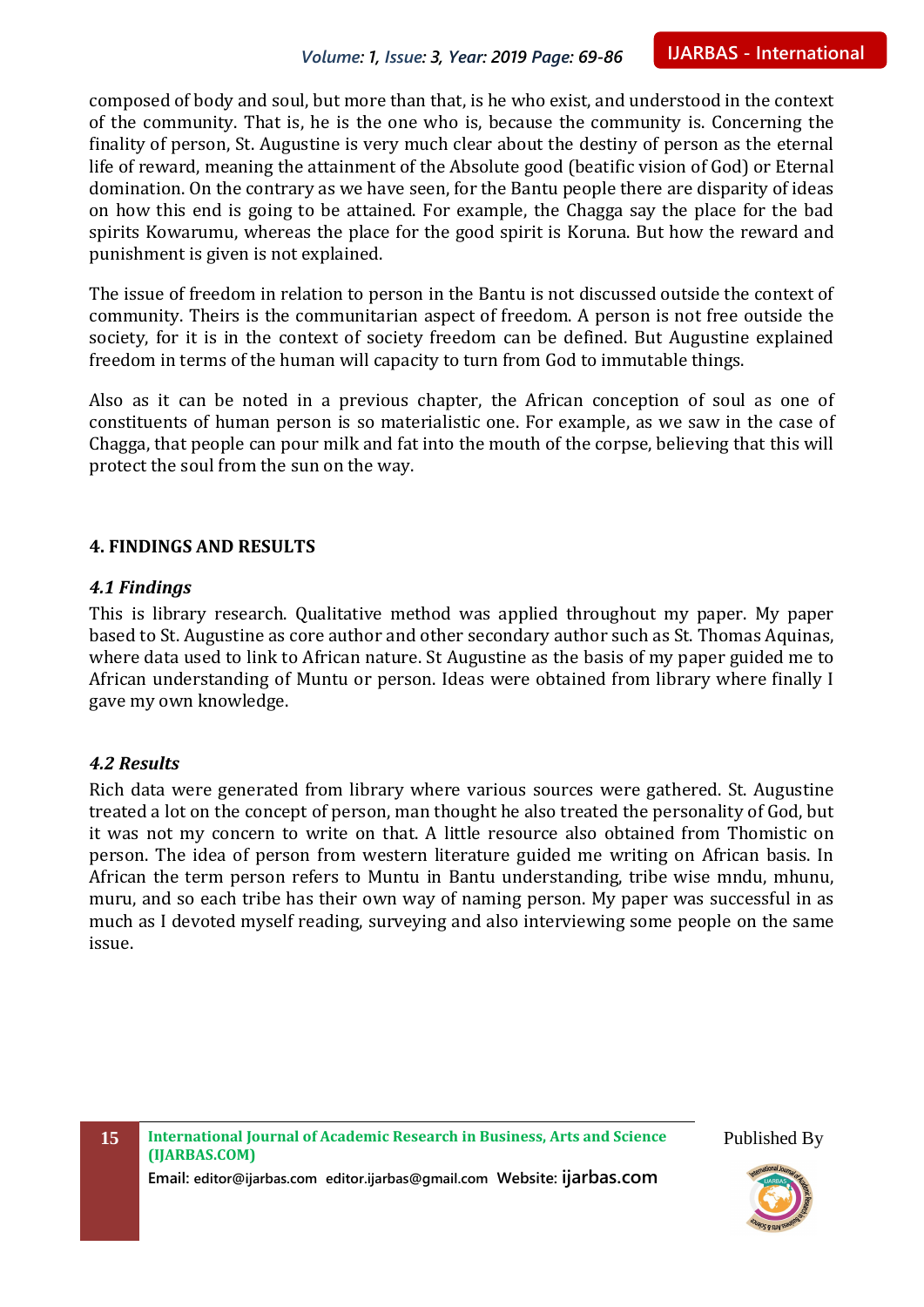# **Conclusion**

The knowledge about person is so essential. The understanding of person is a determining factor on how one is going to live with other persons. As far as interactions between person are an actual reality of any society, the conception of person that one has will affect his relation in the society.

As we have seen before, African understanding of person is the communitarian understanding. It is the community and in the community one becomes person, and not outside. The highest community in African traditional society is tribe. So frequently it is within the context of tribe a person is found and defined. This way of defining the person is so limited. In most cases it tells that, outside my community, (which means tribe) there is either not at all, or there is no full person. This can be explained by the fact that in most of the African tribes there are inferior names, which are attributed to the outsiders, which signifies them as peoples of the secondary important.

Limiting the scope of understanding about person only in the community has led to the mistake of treating the people outside the community as men with no dignity. Such mentality leads to frequently conflicts between different tribes (eg. the Hutu and the Tutsi). Another thing to note about Bantu understanding of person is the way of personhood is acquired, that is not through the fact of being born as human, but by fulfilling the required rituals and other social prescriptions. If this is the case, it follows that at a certain time, even inside the community, there will always be persons who are not regarded as person or regarded as not full persons. Think about the Children. Thus it does not mean that they are being born as not persons? Then here their dignity and rights can be ignored. This is the evident fact in some African tribes whereby a Child who has been born with physical deformity is normally killed for he is incapable of developing to a full personhood. Somewhere else women are being put to the category of children as not full persons.

Concerning the idea of freedom, in Bantu understanding one is free in community and freedom is communitarian defined. There is also some deficiency. This deficient is the fact that the individual person does not stand on his own autonomy, and his personal integrity is completely ignored. I don't deny the truth that in any society freedom cannot be discussed without considering the context of community that prevails. What I deny is the total subordination of individual integrity to the community, in the issue of individual freedom.

Again the communitarian aspect of freedom carries in it a temptation of blinding people that outside their community say tribe, all people are not free. To anyone who can think well, this a narrow mindedness, which in another way enslaves man in his own cave called tribe, and closed his ability to come into the external world outside his tribe.

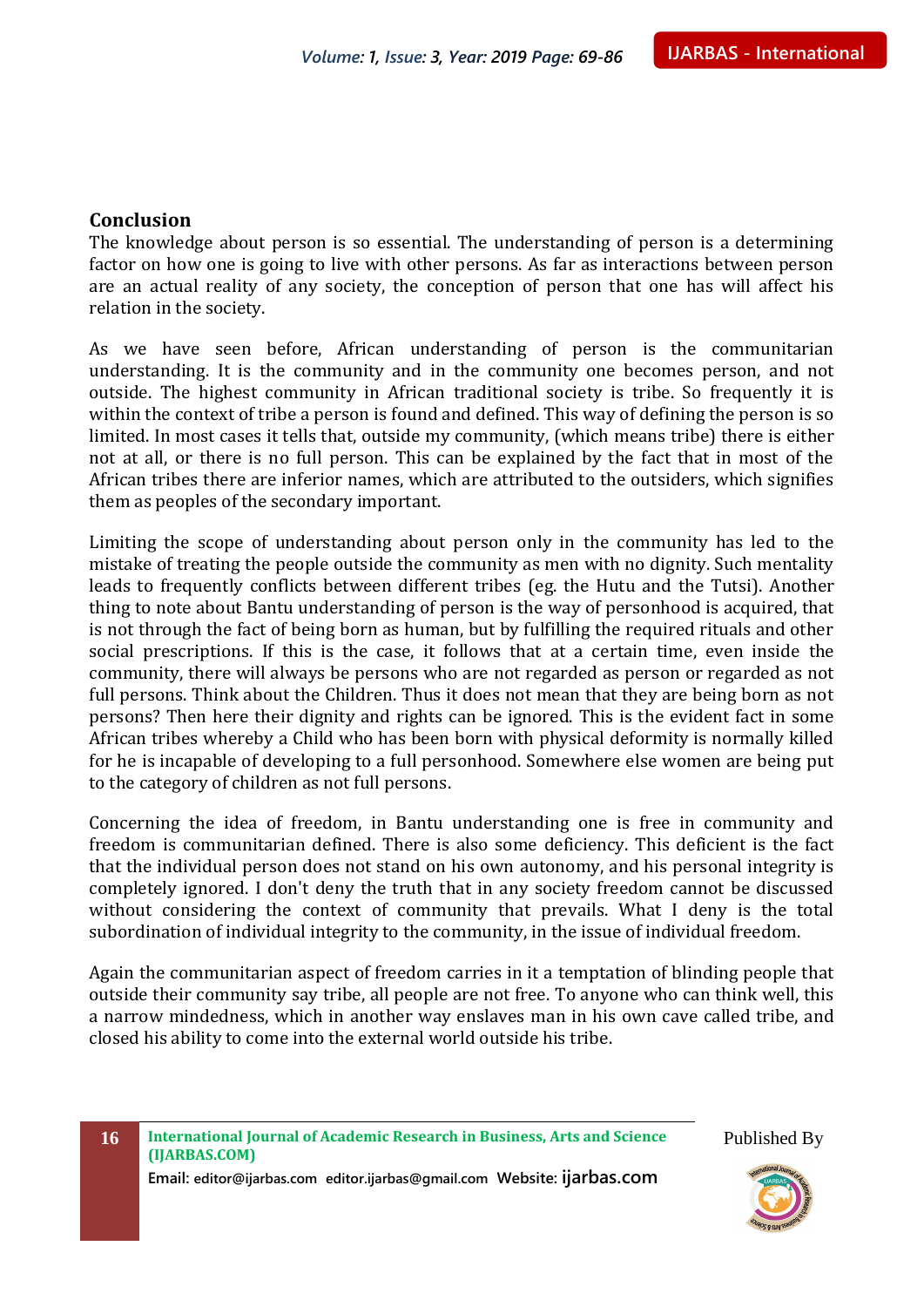Augustinian understanding of person can bring solution to most of deficiencies, which prevails in Africa, especially Bantu conception of person as we have seen above. Augustinian thought can complement Bantu conception about person.

The way Augustine treat the issue of person especially by putting emphasis that what constitute personhood is a fact of being made of body and rational soul, leads one to see that all human being are person with equal dignity from when they start to exist as human. This definition of person thus includes all human being without separation. This can be used to purify all limitation and bad effects that result from communitarian understanding of person.

Augustine discussed about freedom of person basing on the capability of person to direct his will either to God, or to transitory goods of the world. So he put form the integrity of persons will to choose as the base to the issue of freedom. This view can be used carefully in solving the problem of identifying the freedom of person with his act of conforming and subordinating himself to the views of community, as we have seen in Bantu.

So in general one can find many things in Bantu conception of person, which can be enlightened by Augustinian thoughts about person, besides this, which has been treated in this work.

There many problems of mistreatment of humanity, the cause of which I believe to be that people are lacking attention of the pre-modal value of human person. Thus I found that there is still need of developing study of the ontological structure of the reality of the person. But still good aspects of thought of some philosophers like Augustine, can be a beautiful aid to correct the deficiencies, which exist in Bantu African thought about person. This has been the concern of my work.

**Email: editor@ijarbas.com editor.ijarbas@gmail.com Website: ijarbas.com**